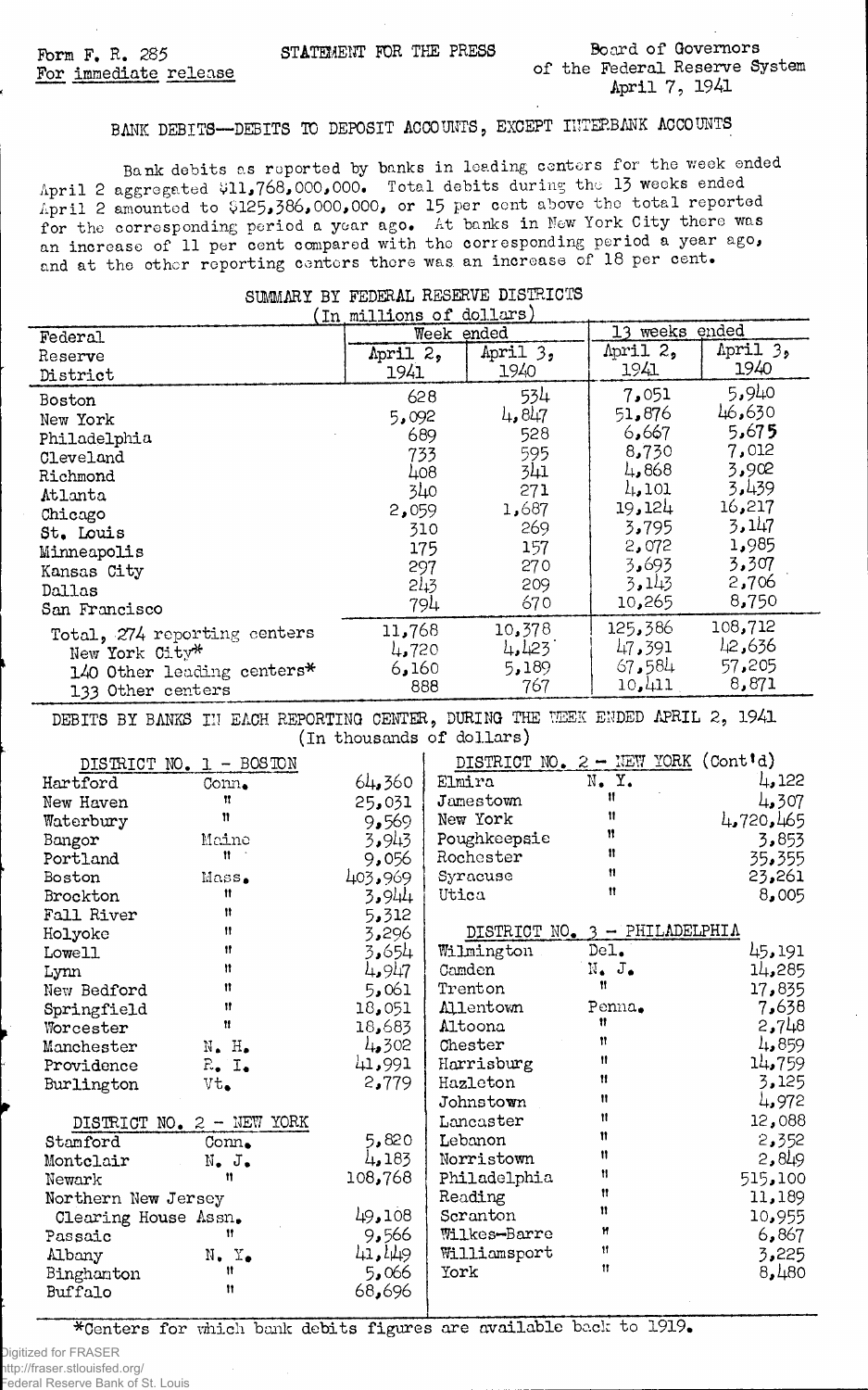Form F. R. 285-a

DEBITS BY BANKS IN EACH REPORTING CENTER, DURING THE WEEK ENDED APRIL 2, 1941 (In thousands of dollars)

|                           | DISTRICT NO. 4 - CLEVELAND |                   | DISTRICT NO. $6 - \text{ATLANTA}$ (Cont'd) |              |                |
|---------------------------|----------------------------|-------------------|--------------------------------------------|--------------|----------------|
| Lexington                 | Ky.                        | $l_{+}, l_{+}$ 05 | Albany                                     | Ga.          | 1,535          |
| Akron                     | Ohio                       | 23,819            | Atlanta                                    | Ħ            | 65,468         |
| Canton                    | Ħ                          | 12,128            | Augusta                                    | Ħ            | 6,451          |
| Cincinnati                | Ħ                          | 114,987           | Brunswick                                  | 11           | 788            |
| Cleveland                 | Ħ                          | 198,393           | Columbus                                   | Ħ            | 5,740          |
| Columbus                  | Ħ                          | 46,406            | Elberton                                   | Ħ            | 315            |
| Dayton                    | $^{\dagger}$               | 23,629            | Macon                                      | Ħ            | 5,732          |
| Hamilton                  | Ħ                          | 3,312             | Newnan                                     | Ħ            | 534            |
| Lima                      | Ħ                          | 3,971             | Savannah                                   | Ħ            | 8,496          |
| Lorain                    | $\mathbf{H}$               | 1,540             | Valdosta                                   | Ħ            | 805            |
| Middletown                | Ħ                          | 3,903             | New Orleans                                | La.          | 70,094         |
| Springfield               | Ħ                          | 5,549             | Hattiesburg                                | Miss.        | 2,632          |
| Steubenville              | Ħ                          | 2,527             | Jackson                                    | Ħ            | 8,718          |
| Toledo                    | 11                         | 37,118            | Meridian                                   | $\mathbf{u}$ | 3,369          |
| Warren                    | Ħ                          | 3,936             | Vicksburg                                  | Ħ            | 1,603          |
| Youngstown                | Ħ                          | 15, 169           | Chattanooga                                | Tenn.        | 11,884         |
| Zanesville                | 11                         | 2,294             | Knoxville                                  | 11           | 9,108          |
| Butler                    | Pa.                        | 2,902             | Nashville                                  | Ħ            | 25,553         |
| Erie                      | Ħ                          | 9,352             |                                            |              |                |
| Franklin                  | Ħ                          | 1,177             | DISTRICT NO. 7 - CHICAGO                   |              |                |
| Greensburg                | 11                         | 1,900             | Aurora                                     | III.         | 4,068          |
|                           | Ħ                          | 902               | Bloomington                                | Ħ            |                |
| Homestead                 | Ħ                          | 2,607             |                                            | Ħ            | 3,594<br>4,621 |
| Oil City                  | 11                         |                   | Champaign-Urbana                           | Ħ            |                |
| Pittsburgh                |                            | 203.655           | Chicago<br>Danville                        | Ħ            | 1,337,105      |
| Wheeling                  | W.<br>Va.                  | 7,649             |                                            | n            | 2,835          |
|                           |                            |                   | Decatur                                    | Ħ            | 7,468          |
| DISTRICT NO. 5 - RICHMOND |                            |                   | Elgin                                      | Ħ            | 2,546          |
| Washington                | D.6.                       | 84,758            | Moline                                     | $\mathbf{r}$ | 2,287          |
| Baltimore                 | Md.<br>11                  | 127,032           | Peoria                                     | 11           | 17,302         |
| Cumberland                | 11                         | 2,472             | Rockford                                   | $\mathbf n$  | 12,038         |
| Hagerstown                |                            | 3,053             | Springfield                                |              | 8,569          |
| Asheville                 | N.<br>$\mathbf{C}$ .<br>n  | 3,382             | Fort Wayne                                 | Ind.<br>Ħ    | 8,985          |
| Charlotte                 |                            | 22,650            | Gary                                       | Ħ            | 4,099          |
| Durham                    | Ħ                          | 7,574             | Hammond                                    | $^{\dagger}$ | 2,287          |
| Greensboro                | Ħ                          | 5,369             | Indianapolis                               |              | 57.140         |
| $Ra$ lei $gh$             | Ħ                          | 12,019            | South Bend                                 | Ħ            | 16,139         |
| Wilmington                | Ħ                          | 4.179             | Terre Haute                                | $^{\bullet}$ | 5,556          |
| Winston-Salem             | $\mathbf{H}$               | 9,563             | Cedar Rapids                               | Iowa         | 7,461          |
| Charleston                | S.C.                       | 5,750             | Clinton                                    | $\mathbf{H}$ | 1,718          |
| Columbia                  | Ħ                          | 10,978            | Davenport                                  | Ħ            | 7,080          |
| Greenville                | Ħ                          | 5,542             | Des Moines                                 | Ħ            | 30,356         |
| Spartanburg               | $\pmb{\mathfrak{N}}$       | 4,356             | Dubuque                                    | Ħ            | 2,349          |
| Danville                  | Va.                        | 2,291             | Mason City                                 | Ħ            | 2,756          |
| Lynchburg                 | 11                         | 4.142             | Nuscatine                                  | $\mathbf{H}$ | 1,113          |
| Newport News              | Ħ                          | 3,397             | Sioux City                                 | Ħ            | 10,731         |
| Norfolk                   | Ħ                          | 18,335            | Waterloo                                   | $\mathbf r$  | 5,150          |
| Portsmouth                | Ħ                          | 1,500             | Adrian                                     | Mich.        | 1,317          |
| Richmond                  | n                          | 43,733            | Battle Creek                               | Ħ            | 3,608          |
| Roanoke                   | $\mathfrak n$              | 8,693             | Bay City                                   | Ħ            | 3,472          |
| Charleston                | W.<br>Va.                  | 12,477            | Detroit                                    | 11           | 335,511        |
| Huntington                | 11                         | 4,595             | Flint                                      | 11           | 8,411          |
|                           |                            |                   | Grand Rapids                               | Ħ            | 15.044         |
|                           | DISTRICT NO. 6 - ATLANTA   |                   | Jackson                                    | 11           | 4,799          |
| Birmingham                | Ala.                       | 31,060            | Kalamazoo                                  | Ħ            | 6,854          |
| Dothan                    | Ħ                          | 1,121             | Lansing                                    | Ħ            | 6,844          |
| Mobile                    | Ħ                          | 14,006            | Saginaw                                    | Ħ            | 6,514          |
| Montgomery                | Ħ                          | 8,436             | Green Bay                                  | Wis.         | 3,820          |
| Jacksonville              | Fla.                       | 25,711            | Manitowoc                                  | Ħ            | 2,025          |
| Miami                     | Ħ                          | 18,226            | Milwaukee                                  | Ħ            | 88,332         |
| Pensacola                 | Ħ                          | 3,289             | Oshkosh                                    | Ħ            | 2,353          |
| Tampa                     | Ħ                          | 9,187             | Sheboygan                                  | n            | 5,102          |

Digitized for FRASER big................................<br>http://fraser.stlouisfed.org/<br>Federal Reserve Bank of St. Louis

 $\ddot{\phantom{0}}$